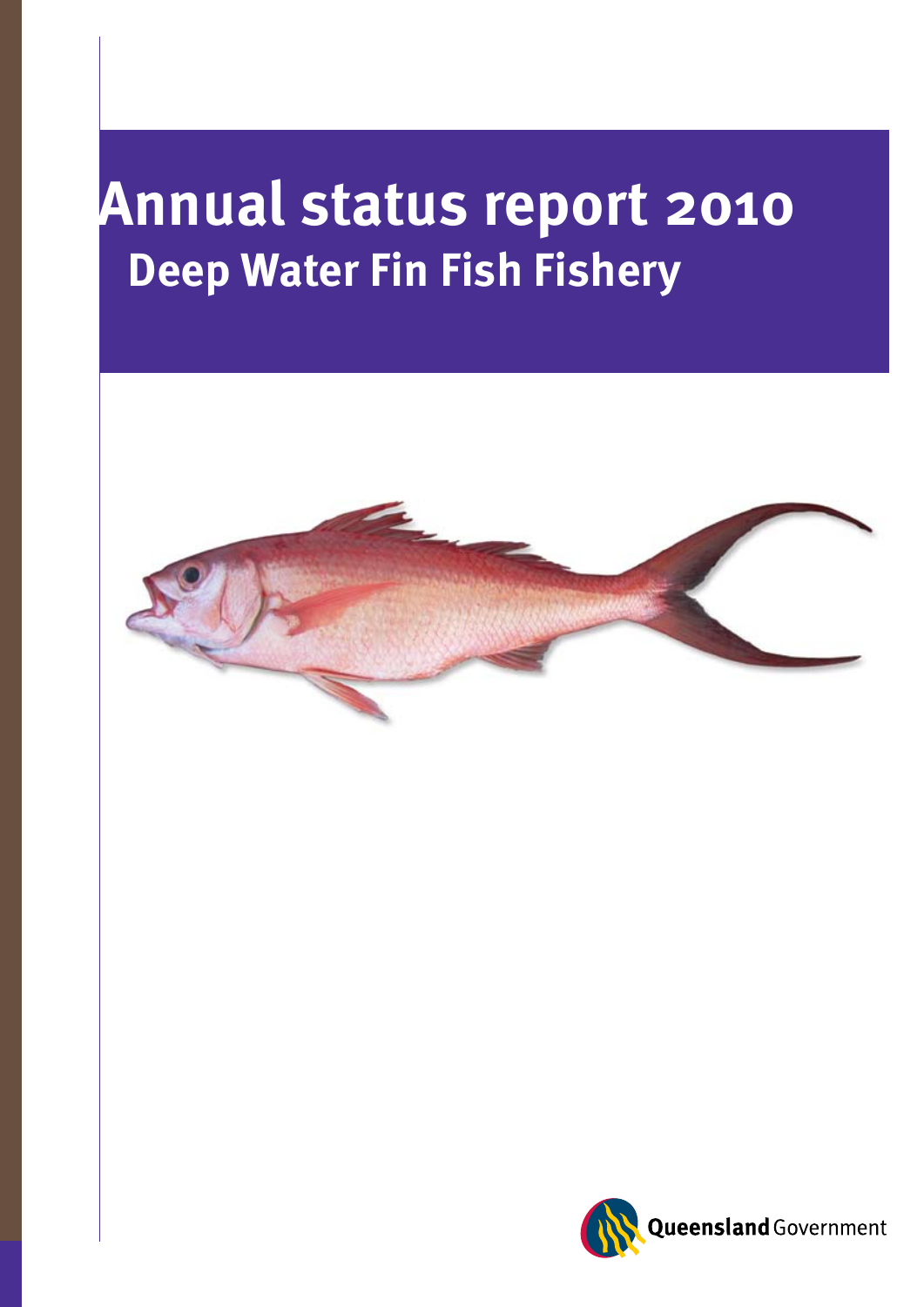© The State of Queensland, Department of Employment, Economic Development and Innovation, 2010.

Except as permitted by the *Copyright Act 1968*, no part of this work may in any form or by any electronic, mechanical, photocopying, recording, or any other means be reproduced, stored in a retrieval system or be broadcast or transmitted without the prior written permission of the Department of Employment, Economic Development and Innovation. The information contained herein is subject to change without notice. The copyright owner shall not be liable for technical or other errors or omissions contained herein. The reader/user accepts all risks and responsibility for losses, damages, costs and other consequences resulting directly or indirectly from using this information.

Enquiries about reproduction, including downloading or printing the web version, should be directed to SAFTRSCopyright@deedi.qld.gov.au or telephone 13 25 23 (Queensland residents) or +61 7 3404 6999.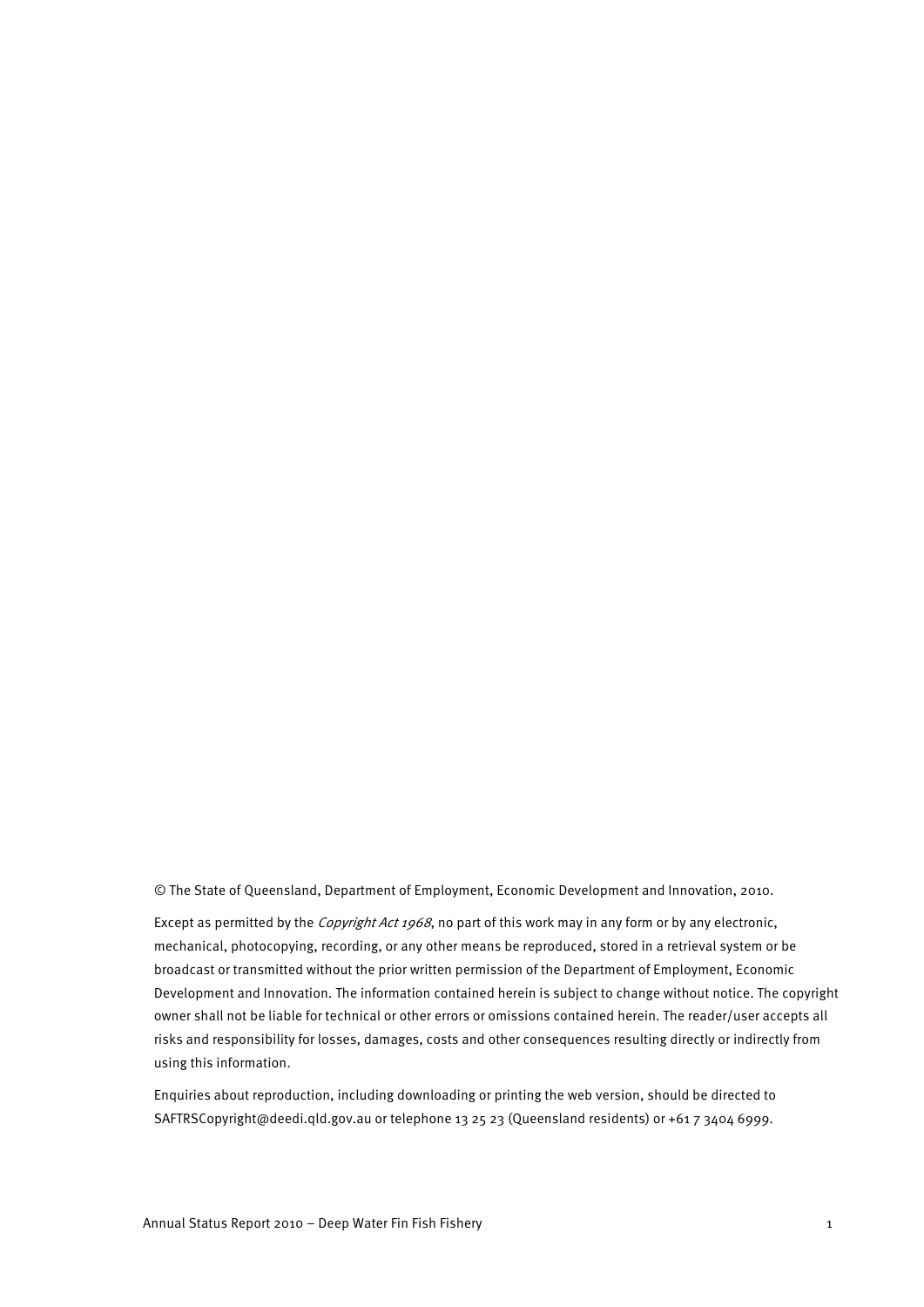| Fishery profile 2009-10                                                                                                                                                                                                                                                                                                                                                                                                                                                                                                                                        |                                                                                               |  |
|----------------------------------------------------------------------------------------------------------------------------------------------------------------------------------------------------------------------------------------------------------------------------------------------------------------------------------------------------------------------------------------------------------------------------------------------------------------------------------------------------------------------------------------------------------------|-----------------------------------------------------------------------------------------------|--|
| <b>Species targeted</b>                                                                                                                                                                                                                                                                                                                                                                                                                                                                                                                                        | Total number of commercial licences in 2009-10                                                |  |
| Blue eye trevalla, bar cod                                                                                                                                                                                                                                                                                                                                                                                                                                                                                                                                     | 7                                                                                             |  |
| <b>Total harvest from all sectors</b><br>50 tonnes                                                                                                                                                                                                                                                                                                                                                                                                                                                                                                             | Commercial licences accessing the fishery in 2009-<br>10                                      |  |
|                                                                                                                                                                                                                                                                                                                                                                                                                                                                                                                                                                | 4                                                                                             |  |
| <b>Commercial harvest</b>                                                                                                                                                                                                                                                                                                                                                                                                                                                                                                                                      | <b>Fishery season</b>                                                                         |  |
| 50 tonnes                                                                                                                                                                                                                                                                                                                                                                                                                                                                                                                                                      | Predominantly the winter months                                                               |  |
| <b>Recreational harvest</b>                                                                                                                                                                                                                                                                                                                                                                                                                                                                                                                                    | <b>Fishery symbols</b>                                                                        |  |
| Nil using multi-hook apparatus                                                                                                                                                                                                                                                                                                                                                                                                                                                                                                                                 | L8 (in conjunction with RQ when coral reef fin fish are<br>retained)                          |  |
| Indigenous harvest                                                                                                                                                                                                                                                                                                                                                                                                                                                                                                                                             | Monitoring undertaken                                                                         |  |
| Nil using multi-hook apparatus                                                                                                                                                                                                                                                                                                                                                                                                                                                                                                                                 | Commercial logbooks (CFISH), quota monitoring                                                 |  |
| <b>Charter harvest</b>                                                                                                                                                                                                                                                                                                                                                                                                                                                                                                                                         | At-sea observer days conducted in 2009-10                                                     |  |
| Nil using multi-hook apparatus                                                                                                                                                                                                                                                                                                                                                                                                                                                                                                                                 | Nil                                                                                           |  |
| <b>Commercial Gross Value of Production (GVP)</b>                                                                                                                                                                                                                                                                                                                                                                                                                                                                                                              | <b>Accreditation under the EPBC Act</b>                                                       |  |
| Approximately \$230 000                                                                                                                                                                                                                                                                                                                                                                                                                                                                                                                                        | Expires 28 October 2011                                                                       |  |
| <b>Allocation between sectors</b>                                                                                                                                                                                                                                                                                                                                                                                                                                                                                                                              | Logbook validation                                                                            |  |
| Commercial fishery only using multi-hook method                                                                                                                                                                                                                                                                                                                                                                                                                                                                                                                | Yes-completed September 2006                                                                  |  |
| <b>Total exports</b>                                                                                                                                                                                                                                                                                                                                                                                                                                                                                                                                           | Quota managed                                                                                 |  |
| Negligible-most product sold domestically                                                                                                                                                                                                                                                                                                                                                                                                                                                                                                                      | Yes-for reef quota (RQ) species only. Six L8 licences<br>are also endorsed with an RQ symbol. |  |
| Key fish resources                                                                                                                                                                                                                                                                                                                                                                                                                                                                                                                                             | <b>Stock status</b>                                                                           |  |
| Bar cod (Epinephalus ergastularius)                                                                                                                                                                                                                                                                                                                                                                                                                                                                                                                            | <b>Uncertain</b>                                                                              |  |
| Comments: Reported commercial catches decreased from approximately 6 t to less than 3 t in 2009-10, with less<br>effort applied to the fishery. A time series of age and length data is required to provide more certainty in status. A<br>small number of bar cod collected from the commercial fishing sector have been aged and macroscopically sexed<br>as females, with a maximum age of between 40-50 years. A new research project aimed at collecting more<br>biological data and completing an updated risk assessment for the fishery has commenced. |                                                                                               |  |
| Blue eye trevalla (Hyperoglyphe antarctica)                                                                                                                                                                                                                                                                                                                                                                                                                                                                                                                    | <b>Uncertain</b>                                                                              |  |
| Comments: Blue eye trevalla comprises the highest catch (36 t) of any species in the deep water fishery in 2009-<br>10. No local biological information available. The species is at its northern limit in Queensland, and it was noted<br>that NSW has assigned a status of fully fished to their stocks. More information on catch and effort details will be<br>gathered through the observer program in 2011.                                                                                                                                              |                                                                                               |  |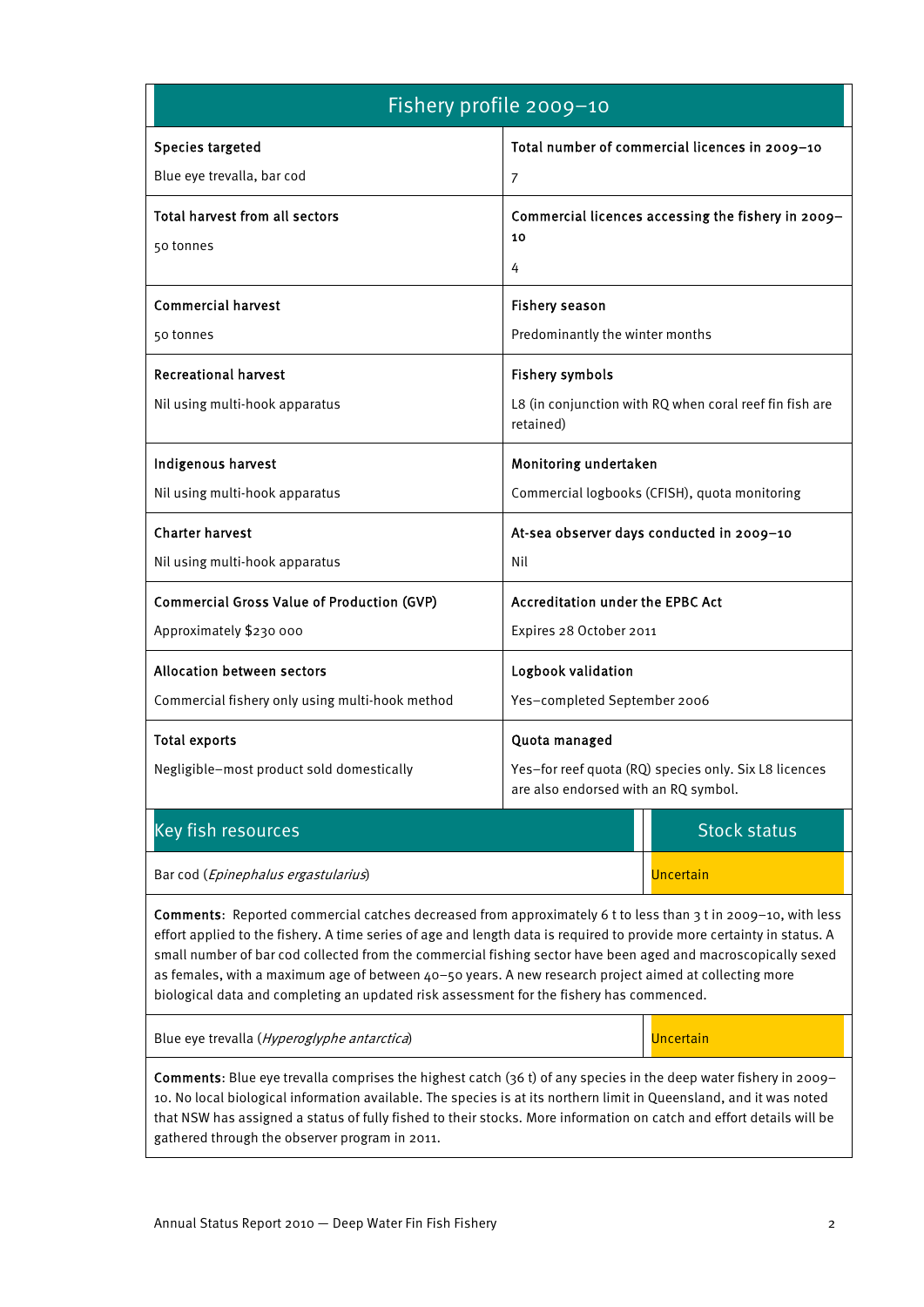# Fishery profile 2009–10

| Key fish resources                                                                                                                                                                                                                                                                                                                                            | <b>Stock status</b> |  |
|---------------------------------------------------------------------------------------------------------------------------------------------------------------------------------------------------------------------------------------------------------------------------------------------------------------------------------------------------------------|---------------------|--|
| Rosy jobfish ( <i>Pristipomoides filamentosus</i> )                                                                                                                                                                                                                                                                                                           | <b>Uncertain</b>    |  |
| <b>Comments:</b> Catch remains low (<10 t), with some catch still likely reported in logbooks as 'Jobfish – unspecified'.<br>Observers in the line fisheries in 2011 will aid in better defining the species composition of unspecified jobfish. This<br>species is currently monitored as a key OS species through the Performance Measurement System (PMS). |                     |  |

Bass groper (*Polyprion americanus*) and the setting of the setting of the No Assessment Made

 observer program, operating in the line fisheries in 2011, can provide more information on fishery interactions. A new **Comments:** Catch in 2009–10 decreased to 4 t from approximately 10 t the year before. Possible misidentification issues with hapuka. No biological information or local research for the species. No assessment made until the research project aimed at collecting more biological information of deep water fish species and completing an updated risk assessment for the fishery has commenced.

# Introduction

The Deep Water Fin Fish Fishery (DWFFF) is a small commercial multi-hook line fishery that operates in Queensland east coast waters east of the 200 m bathometric line (Figure 1). This report covers the period 1 July 2009 – 30 June 2010.

# Fishery Description

## Fishing area and methods

Commercial operators working in the DWFFF are permitted to use multi-hook apparatus on trotline or dropline. A maximum of six vertically set droplines, with not more than 50 hooks on each, can be used at one time. Alternatively, operators can use up to three bottom set trotlines, with no more than a total of 300 hooks. Multi-hook apparatus cannot be used in the GBRMP.

## Key Species

Blue eye trevalla (Hyperoglyphe antarctica) inhabit the outer continental slope and shelf waters of the southern hemisphere and are found as far north as Tin Can Bay in Queensland (White and Sumpton 2002). Juveniles inhabit surface waters and exhibit schooling behaviour making them easier to catch. Adults are most common over or near rocky areas,



Figure 1: Map of fishery area

especially at edges of canyons at 100–300 m depth, but are caught at depths of over 600 m. They generally remain close to the seabed during the day and move up in the water column at night, following concentrations of food.

Blue eye trevalla attain a maximum length of 140 cm total length (TL) and live to at least 42 years. The average sizes at which sexual maturity is reached are 72 cm (11–12 years) for females and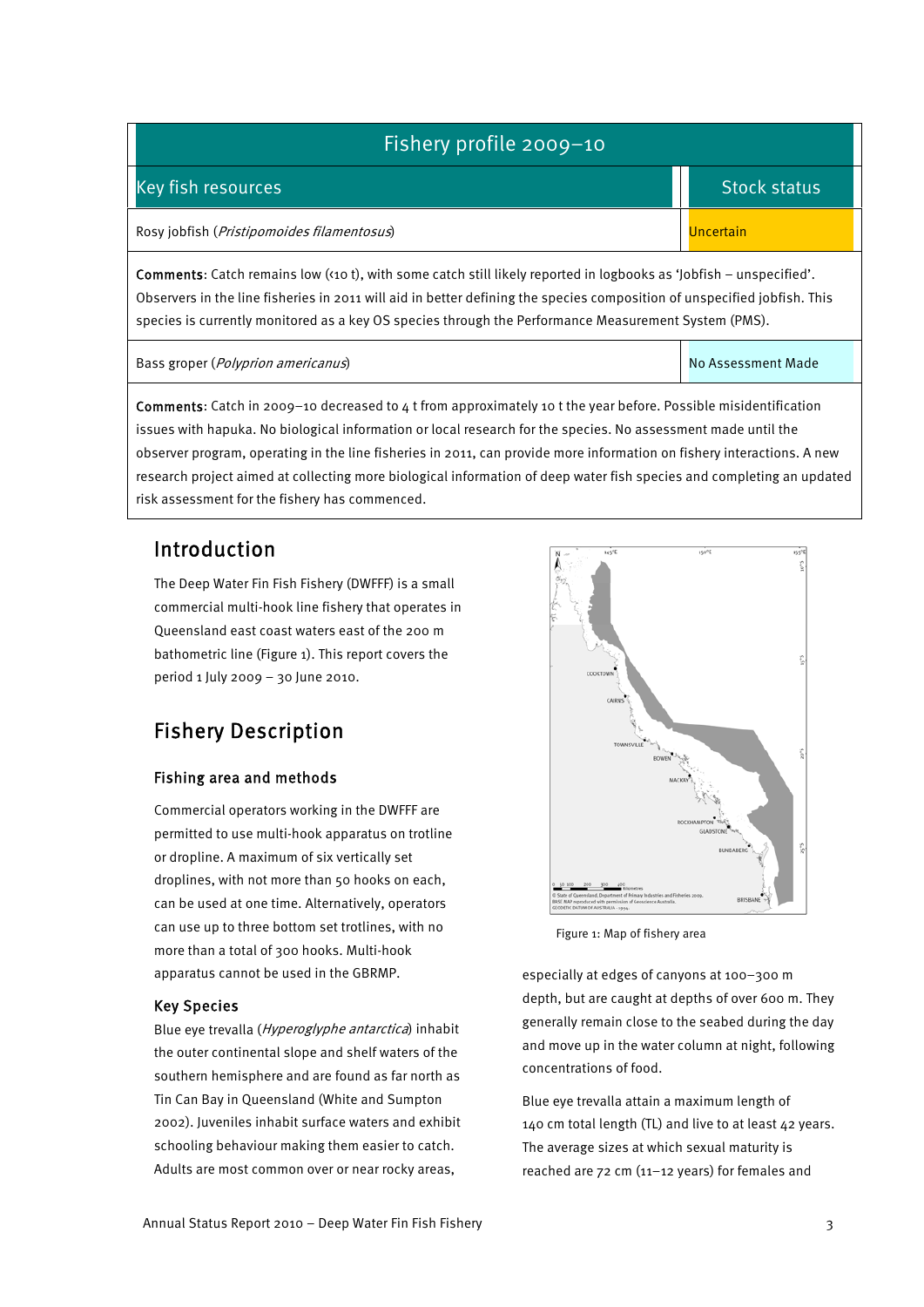62 cm (8-9 years) for males. A brief two month spawning period occurs from early March–May each year. Females spawn between 2 and 11 million eggs yearly depending on their size (Baelde 1995).

Bar cod (Epinephalus ergastularius) is the dominant species caught by the NSW deep water line fishery and makes up a significant proportion of the catch in the Queensland fishery. Adults are found at depths of 110–370 m and juveniles between15–130 m. Bar cod are only known to exist in the south west Pacific off the eastern coast of Australia between 18°S and 36°S. The greatest reported size is 157 cm TL and 66 kg (Heemstra and Randall 1993). Nothing is known about their biology.

Rosy snapper (Pristipomoides filamentosus) are caught by handline and dropline in Queensland and, in some years, make up a significant proportion of the catch of the L8 fishery. The high catch rates of rosy snapper in particular areas might be due to its tendency to aggregate in large shoals in up-current localities (Mees 1993). The maximum reported length is 90cm TL (maturing at 35–50cm TL; Polovina and Ralston 1987) and the maximum reported age is 30 years. The potential vulnerability of rosy snapper to overexploitation has been shown in Samoa, where commercial development of a multiple hook fishery saw a subsequent depletion of rosy snapper over the seamounts and large fish (over 61cm) had disappeared altogether in just nine years (Langi and Langi 1989).

## Main management methods used

A comprehensive set of management arrangements is in place under the Fisheries Regulation 2008 and the Fisheries (Coral Reef Fin Fish) Management Plan 2003 to manage the coral reef fin fish harvest component of this fishery. The range of input and output controls used to manage the DWFFF includes:

- Limited entry
- <span id="page-4-0"></span>Prohibition on taking barramundi (Lates calcarifen, pink snapper (Pagrus auratus), Spanish mackerel (Scomberomorus commerson), red emperor (Lutjanus

sebae), and coral trout (Plectropomus spp) when using multi-hook apparatus.

- Minimum size limits (for coral reef fin fish)
- Restrictions on the type of apparatus that can be used (i.e. number of lines and hooks).
- Restriction on the size of boat that can be used in the fishery.
- Requirement to have an RQ fishery symbol and quota to retain any coral reef fin fish that are taken.

# Catch statistics

In 2009–[1](#page-4-0)0, the top ten species<sup>1</sup> captured were:

- Blue eye trevalla (Hyperoglyphe antartica)
- Bass groper (Polyprion americanus)
- Bar cod (Epinephalus ergastularius)
- Flame snapper (*Etelis coruscans*)
- Mahi mahi (Coryphaena hippurus)
- Rosy jobfish (Pristipomoides filamentosus)
- Rusty jobfish (Aphareus rutilans)
- Amberjack (Seriola dumerili)
- Lavender snapper (Pristipomoides sieboldii)
- Pearl perch (Glaucosoma scapulare)

data reporting and analysis. Figure 2 summarises the variability in catch and effort as reported in logbooks for the ten years to 2009–10. Previous to 2007–08, Fisheries Queensland data extraction for the L8 fishery was extremely difficult, and was based around calculating catches from specific L8 fishing grids from the main data set. Some fishing grids overlap with other line fishing areas. A new logbook introduced in July 2007 allows for more accurate

In 2009–10, the total catch landed for the DWFFF decreased to approximately 50 tonnes. Analysis of higher catches reported in 2008–09 revealed that fishers reported increased levels of 'Shark– unspecified' catch. This was likely a factor of the

1

<sup>&</sup>lt;sup>1</sup> The total weights recorded for each species cannot be reported due to Fisheries Queensland five-boat confidentiality policy, however Fisheries Queensland do monitor catch rates and compositions annually.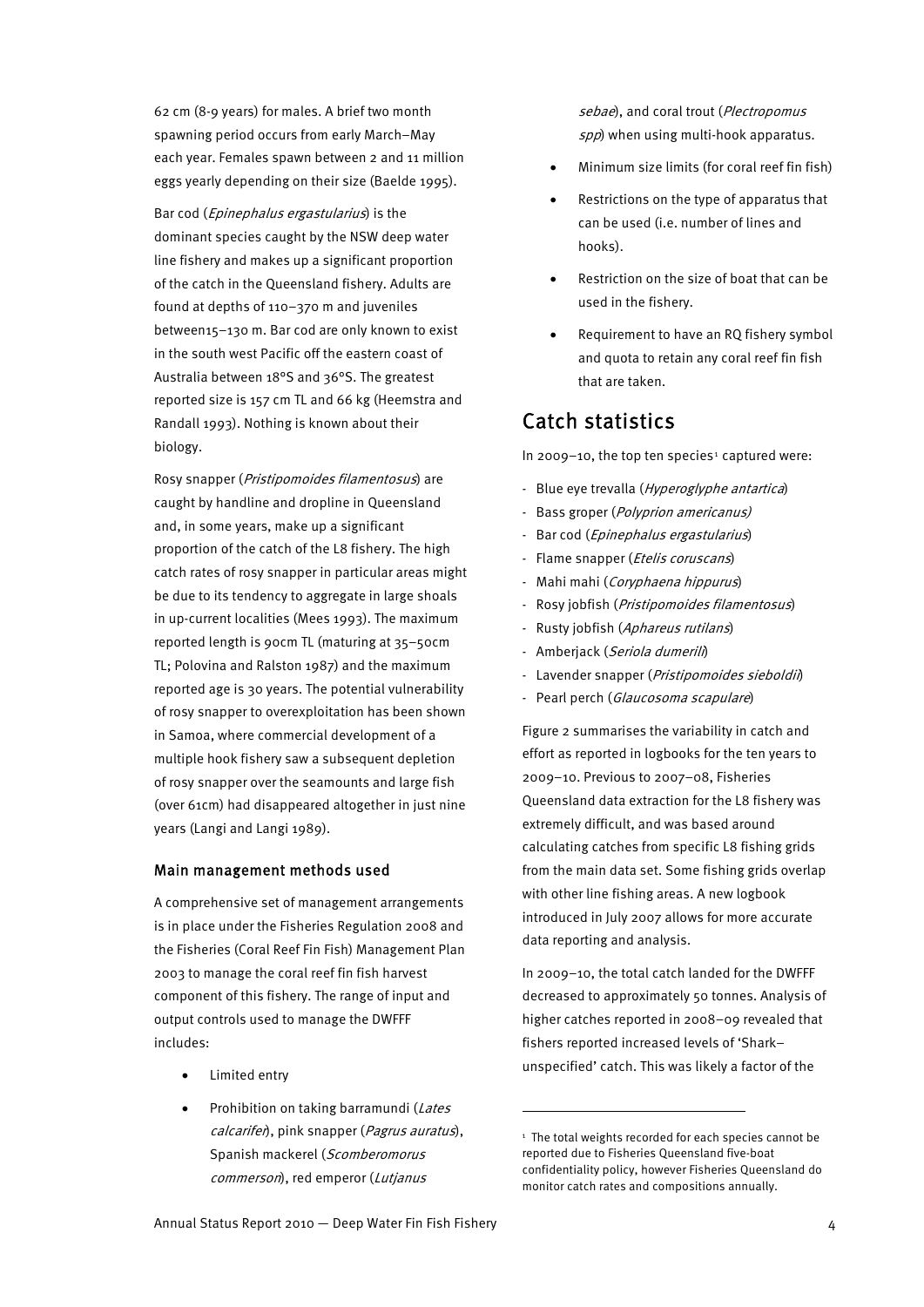investment warning issued for reform to the shark fishery in 2007–08. Since new management arrangements for shark were introduced in 2009, it appears that the catch has returned to regular levels seen previously for this fishery.

There is no recreational, charter or Indigenous component to this fishery.

#### Spatial issues / trends

Most of the fishing effort is applied in areas where the 200 m depth contour is relatively close to the coast. Areas off Fraser Island are regularly fished, particularly over recent years when secondary species in the rocky reef fin fish fishery (e.g. pearl perch) have been targeted. The current DWFFF operators are based predominantly in the south of the state.

## Socio-economic characteristics and trends

The DWFFF is primarily a winter fishery. Most product is sold domestically, with occasional exports. Prices obtained on the domestic market range from \$5 to \$10 per kg whole weight on average at the wharf, depending on the species and marketability.



Figure 2: Total catch and days fished in the L8 fishery 2000–01 to 2009–10 (Source: Fisheries Queensland CFISH database; accessed 19/11/10)

# Biological and ecological information

#### Monitoring programs

There is currently no fishery independent monitoring specific to the DWFFF; however some species taken in the DWFFF are captured in independent monitoring surveys undertaken for coral reef fin fish. However, these surveys do occur outside the area of the deep water fishery, using different gear. Notwithstanding this, some biological information is collected on species that overlap line fisheries. Similarly, a new fishery dependent monitoring program has been developed for the rocky reef fishery to collect a range of biological information for inclusion in assessments on a number of species including pearl perch. For more information refer to the annual status reports for the coral reef fin fish and rocky reef fin fish fisheries.

#### At-sea observing

The Fisheries Observer Program (FOP) provides an effective method of obtaining a wide variety of information from the DWFFF. The primary objectives for the program are to collect information regarding the species composition of catch and bycatch from the observed fisheries.

Due to the size and complexity of Queensland's fisheries, the FOP allocates its observing resources for each year according to the priority needs that have been identified by Fisheries Queensland. East coast line fisheries will be targeted in 2011, with particular emphasis on fishers operating in deep water using mechanical reels. Whilst this sector does not exclusively comprise L8 holders, the biological information obtained will assist fisheries managers in their decision making for this multihook fishery.

## Bycatch

Bycatch information has been collected through Long Term Monitoring Program (LTMP) structured line surveys, as well as by fishery observers on commercial operations (see Monitoring Programs and Results section).

#### Interactions with protected species

There were no reported interactions with protected species during the reporting period.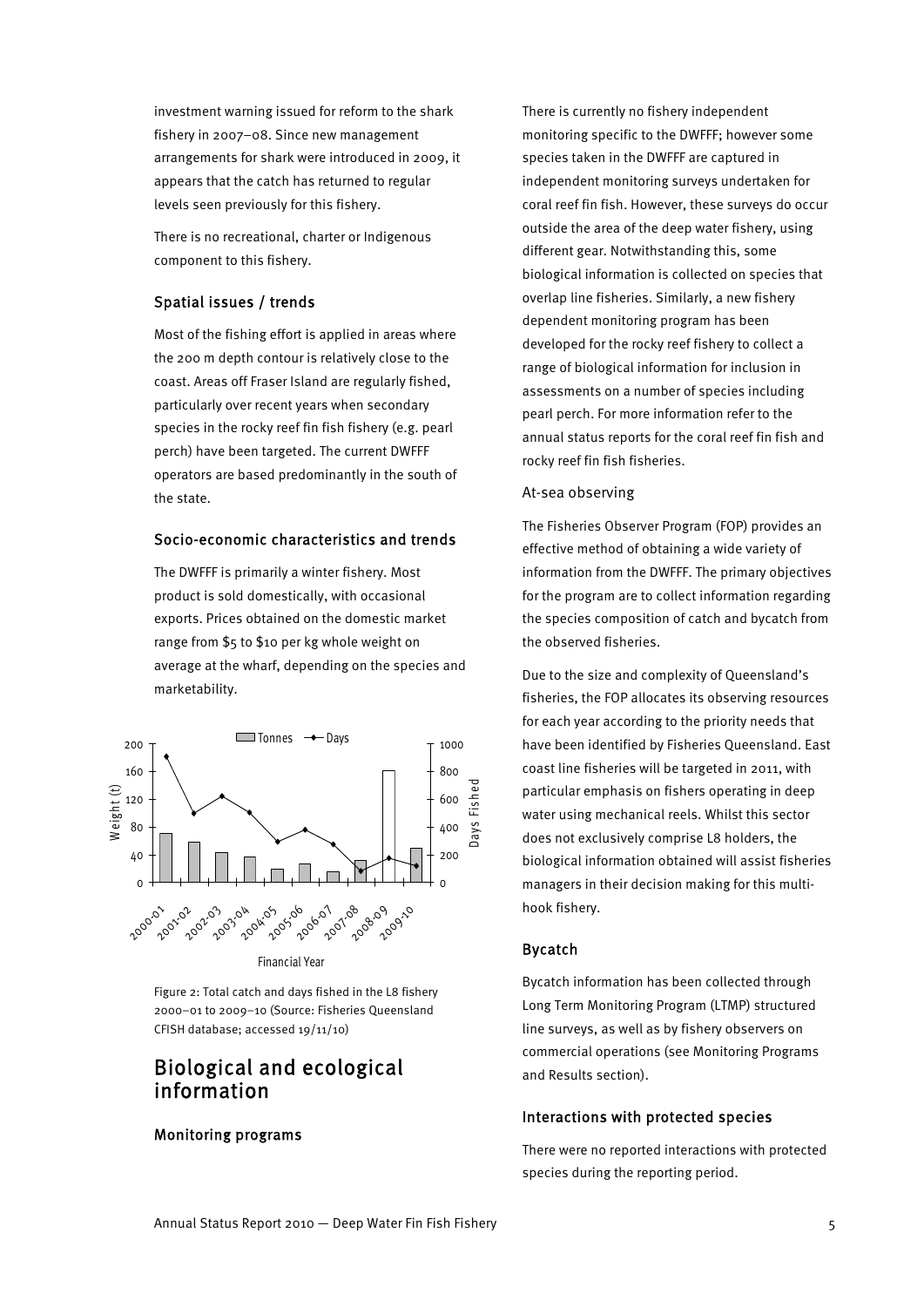#### Ecosystem impacts

There are minimal ecosystem impacts associated with selective line fishing.

# Sustainability Assessment

#### Performance against fishery objectives

In 2008, Fisheries Queensland began annual reporting on a joint performance measurement system for the CRFF and DWFF fisheries. The PMS functions as a transparent reporting framework that outlines the measures against which Fisheries Queensland assesses and reports on the performance of the fisheries (Table 3). Within three months of becoming aware that a performance measure has been triggered, Fisheries Queensland is required to finalise a clear timetable for implementation of appropriate management responses.

In the 2009 Annual Status Reports, Performance Measure 5, relating to the catch taken under OS line units and Performance Measure 10, relating to maximising economic efficiency, were triggered. These same performance measures were triggered in the Coral Reef Fin Fish Fishery, which is responsible for the majority of OS catch.

After reviewing the data for Performance Measure 5, Fisheries Queensland has determined that no management action is required at this stage based on the fact that the total reported catches of nannygai (saddletail and crimson snapper), red

emperor and rosy snapper were below pre-quota levels and will continued to be monitored next year.

Fisheries Queensland also considered Performance Measure 10, and has acknowledged that both RTE and OS quotas have been significantly undercaught since quota was introduced in July 2004. The continued under catch of OS quota does not represent a problem with fish stocks, but reflects the lower relative value of OS species. The majority of OS quota is taken in the L1, L2 and L3 fishery areas.

In late 2009 the PMS for the CRFFF and DWFFF fisheries was reviewed as per the commitments made by Fisheries Queensland to do so in the original document. It was decided, based on current management arrangements and separate WTO's, that the PMS be separated into two documents. The review has resulted in more robust performance measures and seen the removal of former economic and ecosystem measures that added little value to the previous document. Fisheries Queensland, through the Industry Development and Economic teams, will endeavour to develop appropriate performance indicators in the future. The new PMS for the DWFFF and the outcomes for 2009–10 are outlined below. Fisheries Queensland will review the triggered performance measures for this reporting period in early 2011, and report on the outcomes in the 2011 annual status report for this fishery.

Table 3: Performance measures and outcomes relating to the DWFFF in 2009–10.

|                | Performance measure                                                                                                       | Performance                                                                                                                                                                                                                                                                                                            |
|----------------|---------------------------------------------------------------------------------------------------------------------------|------------------------------------------------------------------------------------------------------------------------------------------------------------------------------------------------------------------------------------------------------------------------------------------------------------------------|
| Target species |                                                                                                                           |                                                                                                                                                                                                                                                                                                                        |
| (i)            | The catch $(y_2 t)$ of key OS and non-RQ species is at<br>least 20% higher or 40% lower than the preceding<br>quota year. | Triggered<br>Five of the key OS species had more than 2 t catch<br>in 2009-10. Each of these species had a greater<br>than 40% decline in catch since 2008-09.<br>Blue eye trevalla $-$ 49% decline<br>Bass groper - 57% decline<br>Bar $\cot$ – 50% decline<br>Flame snapper - 52% decline<br>Mahi mahi - 83% decline |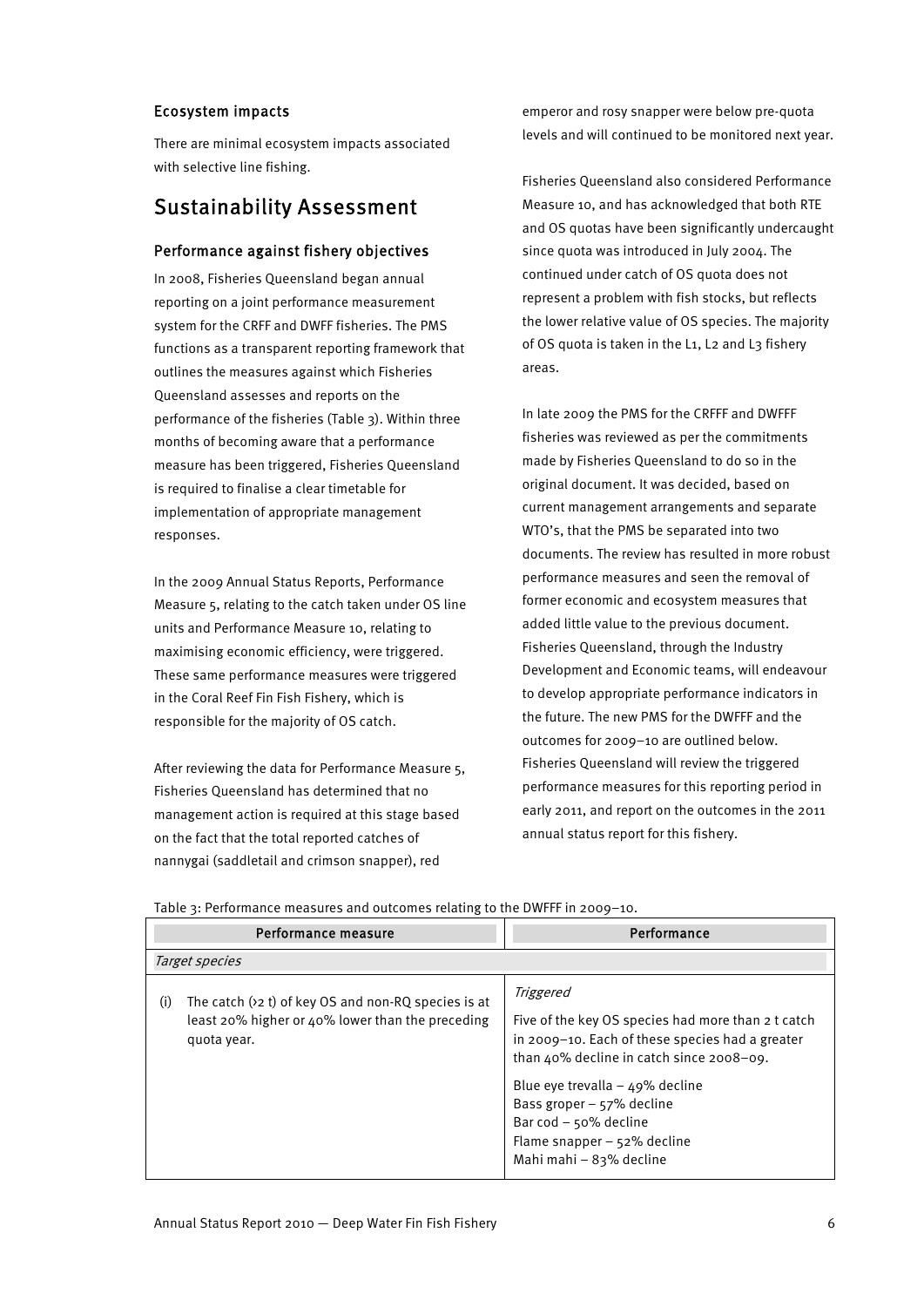|                                      | Performance measure                                                                                                                                       | Performance                                                                                                                               |
|--------------------------------------|-----------------------------------------------------------------------------------------------------------------------------------------------------------|-------------------------------------------------------------------------------------------------------------------------------------------|
|                                      |                                                                                                                                                           |                                                                                                                                           |
|                                      | If (i) is triggered:                                                                                                                                      | <b>Triggered</b>                                                                                                                          |
| (ii)                                 | There is a 20% decrease in CPUE each consecutive<br>year over 3 years, OR a 30% decrease from the<br>preceding year for the triggering species or species | There was approximately 50 days less fished in<br>2009-10; however the CPUE for three species still<br>triggered the performance measure. |
|                                      | group.                                                                                                                                                    | Blue eye trevalla $-$ >20% each year over three years,<br>and >30% from last year                                                         |
|                                      |                                                                                                                                                           | Flame snapper $-$ >20% each year over three years,<br>and >30% from last year                                                             |
|                                      |                                                                                                                                                           | Mahi mahi - $30\%$ from last year                                                                                                         |
| <b>Bycatch and protected species</b> |                                                                                                                                                           |                                                                                                                                           |
| (i)                                  | Observer information [over a three year period]<br>shows the amount of discards exceeds 10% of the<br>total catch (by numbers of fish).                   | Not measured<br>Observer information has not yet been collected for<br>a three year period for this fishery.                              |
| (ii)                                 | Percentage of any category of protected species<br>released alive falls below 90%.                                                                        | Not triggered<br>There were no interactions with protected species<br>reported in 2009-10.                                                |
| Social                               |                                                                                                                                                           |                                                                                                                                           |
| (i)                                  | That the rate of compliance falls below 92.5% in<br>the commercial fishery.                                                                               | Not triggered<br>Compliance rate for the DWFFF was at 100% in<br>$2009 - 10.$                                                             |

## Current sustainability status and concerns

The DWFFF is a small-scale fishery operating over a large geographical area, with multi-hook line apparatus permitted for use on only seven commercial licences. Based on current harvest levels, catch rates and management arrangements, the fishery is considered sustainable.

# Research

## Recent research and implications

There was no new research undertaken specifically relating to the DWFFF during 2009–10. For information relating to research being conducted on some of the non-RQ species that may be harvested in this fishery (e.g. pearl perch), please refer to the 2010 Rocky Reef Fin Fish Fishery Annual Status Report.

## Collaborative research

No collaborative research is being undertaken specific to the DWFFF.

# Fishery management

## Compliance report

During 2009–10, 27 inspections in the DWFFF were undertaken, with no offences detected.

Education forms an important component of the compliance strategy for all of Queensland's fisheries. Queensland Boating and Fisheries Patrol (QBFP) are proactive in their education programs which include attending events, such as boating and fishing shows and Seafood Industry events, to liaise with fishers, delivering lectures, utilising various forms of media to release important